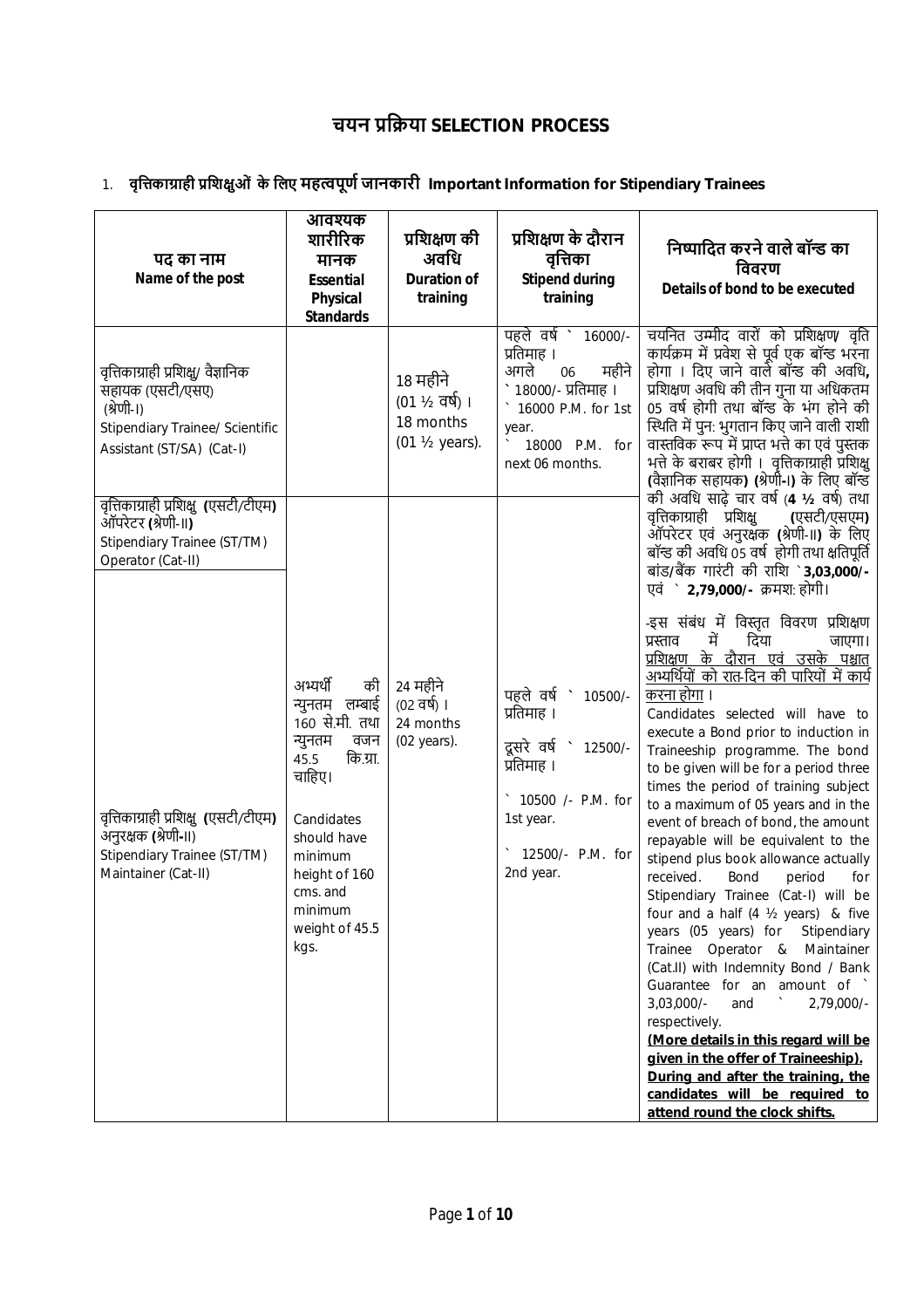# $2 \overline{u}$  **चयन पकियाविधि Selection Procedure**

| पद का नाम Name of the Post                                                                                                           | चयन प्रक्रियाविधि Selection Procedure                                                                                                                                                                                                 |
|--------------------------------------------------------------------------------------------------------------------------------------|---------------------------------------------------------------------------------------------------------------------------------------------------------------------------------------------------------------------------------------|
| नर्स-ए                                                                                                                               |                                                                                                                                                                                                                                       |
| Nurse - A                                                                                                                            |                                                                                                                                                                                                                                       |
| फार्मासिस्ट/बी                                                                                                                       |                                                                                                                                                                                                                                       |
| Pharmacist/B                                                                                                                         |                                                                                                                                                                                                                                       |
| ऑपरेशन थिएटर असिस्टेंट (तकनीशियन/बी)                                                                                                 |                                                                                                                                                                                                                                       |
| Operation Theatre Assistant (Technician/B)                                                                                           |                                                                                                                                                                                                                                       |
| वृत्तिकाग्राही प्रशिक्षु (एसटी/टीएम) अनुरक्षक (श्रेणी-II)                                                                            |                                                                                                                                                                                                                                       |
| Stipendiary Trainee (ST/TM) Maintainer (Cat-II)                                                                                      |                                                                                                                                                                                                                                       |
| असिस्टेंट ग्रेड-1(मा.सं.)                                                                                                            |                                                                                                                                                                                                                                       |
| Assistant Grade-1(HR)                                                                                                                | लिखित परीक्षा + कौशल परीक्षा                                                                                                                                                                                                          |
| असिस्टेंट ग्रेड-1(वि.एवंले.)                                                                                                         | लिखित परीक्षा ओएमआर या कंप्यूटर आधारित टेस्ट (सी बी टी) पर आधारित होगी।                                                                                                                                                               |
| Assistant Grade-1(F&A)                                                                                                               | Written Examination + Skill Test                                                                                                                                                                                                      |
| असिस्टेंट ग्रेड-1(सी एण्ड एमएम)                                                                                                      | The written examination will be OMR based or Computer Based Test(CBT)                                                                                                                                                                 |
| Assistant Grade-1(C&MM)                                                                                                              |                                                                                                                                                                                                                                       |
| स्टेनो ग्रेड-1                                                                                                                       |                                                                                                                                                                                                                                       |
| Steno Grade-1                                                                                                                        |                                                                                                                                                                                                                                       |
| वृत्तिकाग्राही प्रशिक्षु (एसटी/टीएम) ऑपरेटर (श्रेणी-॥)<br>Stipendiary Trainee (ST/TM) Operator (Cat-II)                              | लिखित परीक्षा<br>लिखित परीक्षा ओएमआर या कंप्यूटर आधारित टेस्ट (सी बी टी) पर आधारित होगी ।<br>Written Examination<br>The written examination will be OMR based or Computer Based Test(CBT)                                             |
| वृत्तिकाग्राही प्रशिक्षु/ वैज्ञानिक सहायक (एसटी/एसए)<br>(श्रेणी-।)<br>Stipendiary Trainee/ Scientific Assistant (ST/SA)<br>$(Cat-I)$ | लिखित परीक्षा + वैयक्तिक साक्षात्कार<br>लिखित परीक्षा ओएमआर या कंप्यूटर आधारित टेस्ट (सी बी टी) पर आधारित होगी ।<br>Written Examination + Personal Interview<br>The written examination will be OMR based or Computer Based Test(CBT) |
|                                                                                                                                      | टिप्पणी: अंतिम पैनल में स्थान पाने के लिए अभ्यर्थी को निर्धारित चयन प्रक्रिया का प्रत्येक चरण उत्तीर्ण करना होगा                                                                                                                      |

**NOTE:** CANDIDATES HAVE TO QUALIFY AT EACH STAGE OF PRESCRIBED SELECTION PROCESS FOR FINAL EMPANELMENT.

# **3.**

# **3.1 पेरामेिडकल पदों के िलए चयन ŮिŢयाSelection Process for Paramedical Posts**

# **नसŊ-ए,ऑपरेशन िथएटर अिसːŐट (तकनीिशयन/बी), फामाŊिसː/बी Nurse – A,Operation Theatre Assistant (Technician/B), Pharmacist/B िलİखत परीƗा Written Examination** लिखित परीक्षा ओएमआर या कंप्यूटर आधारित टेस्ट (सी बी टी) पर होगी The written examination will be OMR based or Computer Based Test(CBT) लिखित परीक्षा दो चरणों में होगी The Written Examination will be in two stages **चरण –1**-Ůारंिभक परीƗा (अविध 1 घंटा) **Stage-1**- Preliminary Test (1 Hour Duration) **चरण –2**-एडवां̾ड परीƗा (अविध 2 घंटे) **Stage-2**- Advanced Test (2 Hours Duration) **चरण -1** – प्रारंभिक परीक्षा : यह अभ्यर्थियों को शार्ट लिस्ट करने के लिए एक छंटनी परीक्षा होगी| छंटनी परीक्षा का प्रारूप कॉमन होगा तथा निम्नलिखित प्रारूप में होगा : **Stage-1** – Preliminary Test: It will be a screening examination to be held to shortlist candidates. The format of screening examination shall be common and will be in following format: **1.** (अ) **01 (एक)घंटे** की परीक्षा में निम्न अनुपात में बहुविकल्पी प्रकार (4 उत्तरों के विकल्प) के कुल 50 **प्रश्न** होंगे :

(a) Examination will comprise of **50 multiple choice questions** (Choice of four answers) of **01 (one) hour** duration in the following proportion:

|       | गाणत Mathematics  | 20 A Questions  |  |
|-------|-------------------|-----------------|--|
| .<br> | Science<br>वज्ञान | 20 A SQuestions |  |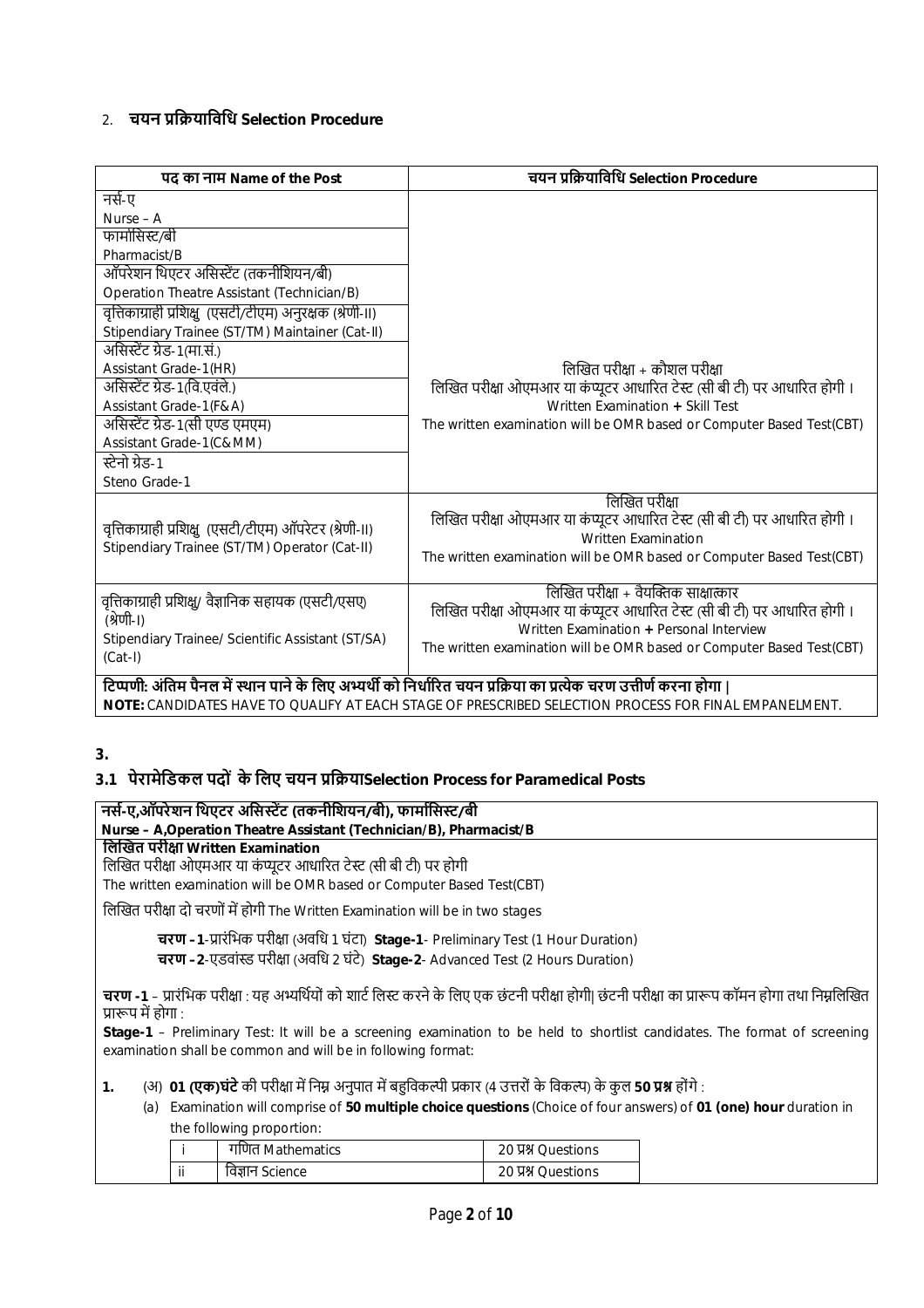|                | सामान्य जागरूकता General Awareness<br>10 贝别 Questions<br>ii.                                                                                                                                                                                                                                                                                                                                                                                                                                                                                                                                                                                                              |
|----------------|---------------------------------------------------------------------------------------------------------------------------------------------------------------------------------------------------------------------------------------------------------------------------------------------------------------------------------------------------------------------------------------------------------------------------------------------------------------------------------------------------------------------------------------------------------------------------------------------------------------------------------------------------------------------------|
|                | (ब) प्रत्येक सही उत्तर के लिए 03 (तीन) अंक प्रदान किए जाएँगे और गलत उत्तर के लिए 01 (एक) अंक काटा जाएगा <br>(b) 03 (Three) marks to be awarded for each correct answer and 01 (one) mark to be deducted for each incorrect answer.<br>(स) उपलब्ध संसाधनों के आधार पर एकल/बहुसत्रों में परीक्षा आयोजित की जाएगी <br>Tests may be conducted in single/multiple sessions depending upon logistics requirements.<br>(C)                                                                                                                                                                                                                                                       |
| 2.             | अर्हता मानक : अर्हता मानक निम्नानुसार हों गे :                                                                                                                                                                                                                                                                                                                                                                                                                                                                                                                                                                                                                            |
|                | Qualifying Standards: The qualifying standards shall be as follows:                                                                                                                                                                                                                                                                                                                                                                                                                                                                                                                                                                                                       |
|                | सामान्य श्रेणी (अनारक्षित) / ईडब्ल्यूएस - 40% अंक General Category (UR)/EWS – 40% marks<br><b>अजा/अजजा/अपिव/बे.नि.</b> – 30% अंक (यदि संबंधित आरक्षित श्रेणी में रिक्ति उपलब्ध हो तो, लागू)                                                                                                                                                                                                                                                                                                                                                                                                                                                                               |
|                | SC/ST/OBC/PwBD - 30% marks (applicable if vacancy exists in relevant reserved category).                                                                                                                                                                                                                                                                                                                                                                                                                                                                                                                                                                                  |
|                | तदनुसार, 30% से कम अंक पाने वाले सामान्य / ईडब्ल्यूएस श्रेणी के तथा 20% से कम अंक पाने वाले <b>अजा/अजजा/अपिव/बे.नि.</b> श्रेणी के<br>अभ्यर्थी चरण-3 के लिए बाहर हो जाएँगे।<br>Accordingly, the General Candidates/EWS < 40% marks and the candidates belonging to SC/ST/OBC/PwBD with < 30%<br>marks will be screened out for Stage-2.                                                                                                                                                                                                                                                                                                                                    |
|                | चरण-2 – एडवांस्ड परीक्षा ।परीक्षा 02 (दो) घंटे अवधि की होगी।                                                                                                                                                                                                                                                                                                                                                                                                                                                                                                                                                                                                              |
|                | Stage-2 - Advanced Test [Test will be of 02 (two) hours duration]                                                                                                                                                                                                                                                                                                                                                                                                                                                                                                                                                                                                         |
| $\mathbf{1}$ . | (a) चरण-। में चुने गए सभी अभ्यर्थियों की उनके संबंधित टे़ड में एक एडवांस्ड परीक्षा ली जाएगी                                                                                                                                                                                                                                                                                                                                                                                                                                                                                                                                                                               |
|                | All candidates screened in Stage-1 to undertake an advanced test in their respective trade applicable for the post.<br>(b) परीक्षा की अवधि 02 (दो) घंटे होगी।                                                                                                                                                                                                                                                                                                                                                                                                                                                                                                             |
|                | The Test will be of 02 (two) hours duration.<br>(c) प्रश्नों का स्तर उनके द्वारा उत्तीर्ण शैक्षणिक/प्रोफेशनल/तकनीकी योग्यता के अनुरूप होगा <br>The level of questions will be related to their qualifying academic / professional / technical qualification.<br>(d) परीक्षा में बहुविकल्पी प्रकार (4 उत्तरों के विकल्प) के कुल 50 प्रश्न हों गे जिसमें प्रत्येक सही उत्तर के लिए 03 (तीन) अंक प्रदान किए जाएँगे<br>और गलत उत्तर के लिए 01 (एक) अंक काटा जाएगा <br>The Test will comprise 50 Multiple choice questions (Choice of four answers) with 03 (Three) marks to be awarded<br>for each correct answer and 01 (one) mark to be deducted for each incorrect answer. |
| 2.             | <b>अर्हता मानक :</b> अर्हता मानक निम्नानुसार हों गे :                                                                                                                                                                                                                                                                                                                                                                                                                                                                                                                                                                                                                     |
|                | Qualifying Standards: The qualifying standards shall be as follows:<br>(अ) सामान्य श्रेणी (अनारक्षित) / ईडब्ल्यूएस - 30% अंक                                                                                                                                                                                                                                                                                                                                                                                                                                                                                                                                              |
|                | (a) General Category (UR)/EWS - 30% marks.                                                                                                                                                                                                                                                                                                                                                                                                                                                                                                                                                                                                                                |
|                | (ब)  अजा/अजजा/अपिव/बे.नि. – 20% अंक (यदि संबंधित आरक्षित श्रेणी में रिक्ति उपलब्ध हो तो, लागू)                                                                                                                                                                                                                                                                                                                                                                                                                                                                                                                                                                            |
|                | (b) SC/ST/OBC/PwBD - 20% marks (applicable if vacancy exist in relevant reserved category).                                                                                                                                                                                                                                                                                                                                                                                                                                                                                                                                                                               |
|                | तदनुसार, <30% अंक पाने वाले सामान्य श्रेणी <b>/ ईडब्ल्यूएस</b> के एवं <20% अंक पाने वाले <b>अजा/अजजा/अपिव/बे.नि.</b> श्रेणी के अभ्यर्थी छंटन<br>में चरण-3 के लिए बाहर हो जाएँगे।                                                                                                                                                                                                                                                                                                                                                                                                                                                                                          |
|                | Accordingly, the General Candidates/EWS <30% marks and the candidates belonging to SC/ST/OBC/PwBD with <20%<br>marks will be screened out for Stage-3.                                                                                                                                                                                                                                                                                                                                                                                                                                                                                                                    |
| 3.             | चरण-2 की परीक्षा के पश्चात केवल चरण-2 में प्राप्त अंकों के आधार पर एक योग्यता-क्रम सूची तैयार की जाएगी।                                                                                                                                                                                                                                                                                                                                                                                                                                                                                                                                                                   |
|                | A merit list of candidates will be prepared after Stage-2 based upon scores obtained in Stage-2 only.                                                                                                                                                                                                                                                                                                                                                                                                                                                                                                                                                                     |
| 4.             | - समान अंक होने की स्थिति में, योग्यता क्रम सूची में स्थिति का निर्धारण करने के लिए क्रम से निम्नलिखित मापदंड अपनाए जाएँगे                                                                                                                                                                                                                                                                                                                                                                                                                                                                                                                                                |
|                | In the event of a tie, following criteria shall be adopted in sequence for deciding position in merit list:                                                                                                                                                                                                                                                                                                                                                                                                                                                                                                                                                               |
|                | (a) चरण -2 में कम ऋणात्मक अंक पाने वाले अभ्यर्थियों को योग्यता क्रम सूची में ऊपर रखा जाएगा                                                                                                                                                                                                                                                                                                                                                                                                                                                                                                                                                                                |
|                | Candidates with lower negative marks in Stage-2 to be placed higher on the merit list.<br>(b) चरण -1 में अधिक अंक पाने वाले अभ्यर्थियों को योग्यता क्रम सूची में ऊपर रखा जाएगा                                                                                                                                                                                                                                                                                                                                                                                                                                                                                            |
|                | Candidates with higher marks in Stage-1 to be placed higher on the merit list.                                                                                                                                                                                                                                                                                                                                                                                                                                                                                                                                                                                            |
|                | (c)  चरण -1 में कम ऋणात्मक अंक पाने वाले अभ्यर्थियों को योग्यता क्रम सूची में ऊपर रखा जाएगा                                                                                                                                                                                                                                                                                                                                                                                                                                                                                                                                                                               |
|                | Candidates with lower negative marks in Stage-1 to be placed higher on the merit list.<br>(d) चरण -1 में गणित विषय में अधिक धनात्मक अंक पाने वाले अभ्यर्थियों को योग्यता क्रम सूची में ऊपर रखा जाएगा                                                                                                                                                                                                                                                                                                                                                                                                                                                                      |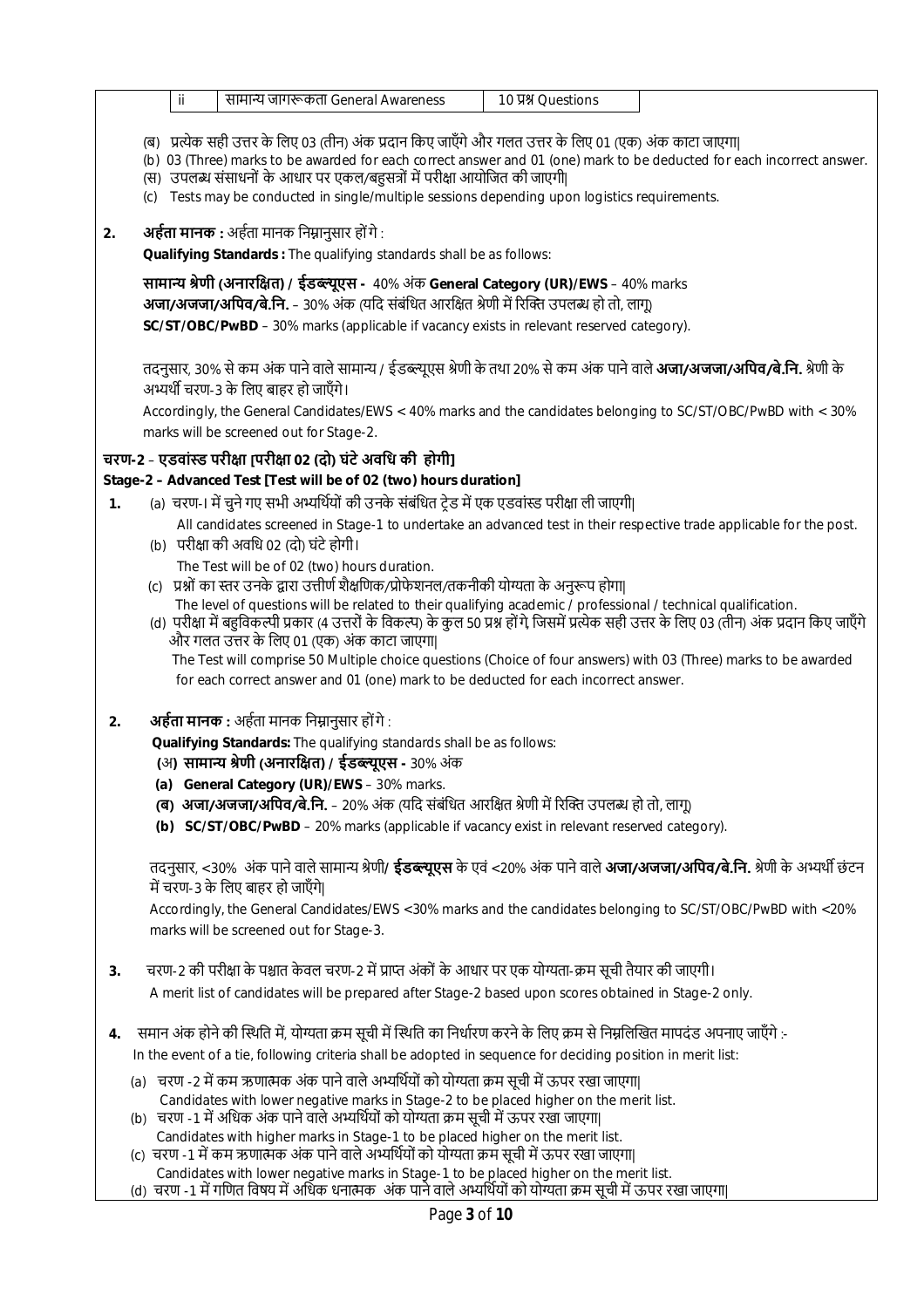Candidates with higher positive marks in mathematics in Stage-1 is placed higher.

- (e) चरण -1 में विज्ञान विषय में अधिक धनात्मक अंक पाने वाले अभ्यर्थियों को योग्यता क्रम सूची में ऊपर रखा जाएगा। Candidates with higher positive marks in Science in Stage-1 is placed higher.
- (b) अभ्यर्थियों को प्रारंभिक एवं एडवांस्ड परीक्षा एक ही दिन में देनी होगी| प्रारंभिक परीक्षा प्रातःकालीन सत्र में एवं चरण -2 के लिए चयनित अभ्यर्थियों के लिए एडवांस्ड परीक्षा अपराह्न/सांयकालीन सत्र में आयोजित की जाएगी| Candidates to undertake the Preliminary and Advance Test on the same day. Preliminary Test may be carried out in the morning session and the advance test for candidates screened in for **Stage-2** to be carried out in the afternoon/evening session.

### **चरण 3 : कौशल परीƗा Stage 3 : Skill Test**

- 1. चरण -2 के पश्चात तैयार की गई योग्यता क्रम सूची के आधार पर प्रत्येक टेड के अभ्यर्थियों को कौशल परीक्षा के लिए शार्ट लिस्ट किया जाएगा| Based upon the merit list prepared after Stage-2, candidates in each trade will be shortlisted for Skill Test.
- 2. कौशल परीक्षा केवल अर्हक प्रकृति की होगी जिसके आधार पर आगे जाना है/नहीं जाना है,का निर्णय होगा| The skill test will be of qualifying nature only on Go / No Go basis.
- 3. कौशल परीक्षा के लिए शोर्ट लिस्ट किए गए अभ्यर्थियों की संख्या चरण -2 के लिए योग्य अभ्यर्थियों की संख्या पर निर्भर करेगी परन्त यह प्रत्येक पद में रिक्तियों की संख्या के 5 गुणा से ज्यादा नहीं होगी तथापि टाई होने की स्थिति में कौशल परीक्षा के लिए शोर्ट लिस्ट किए गए अभ्यर्थियों की संख्या 5 गना से अधिक हो सकती है।

The number of candidates shortlisted for Skill Test would depend upon the number of candidates qualifying for Stage-2 but will not exceed 5 times the number of vacancies for each post. However, in case of tie the number of candidates to be shortlisted for Skill Test may exceed the limit of 5 times.

4. कौशल परीक्षा उत्तीर्ण करने वाले अभ्यर्थियों को शोर्ट लिस्ट कर चरण-2 में अर्जित अंकों के आधार पर योग्यता क्रम में पैनल में रखा जाएगा। Candidates clearing the Skill Test to be shortlisted and empanelled in order of merit based on marks secured in Stage-2.

# **3.2 वृिȅकाŤाही ŮिशƗु(ŵेणी-I एवं II) के िलए चयन ŮिŢया Selection Process for Stipendiary Trainees (Category-I & II)**

#### **a) वृिȅकाŤाही ŮिशƗु/ वैǒािनक सहायक (एसटी/एसए) (ŵेणी-I) Stipendiary Trainee/ Scientific Assistant (ST/SA) (Cat-I)**

#### **िलİखत परीƗा एवं वैयİƅक साƗा̝ कार Written Examination & Personal Interview**

लिखित परीक्षा ओएमआर या कंप्यूटर आधारित टेस्ट (सी बी टी) पर होगी

The written examination will be OMR based or Computer Based Test(CBT)

**1. िलİखत परीƗा Written Examination** (अविध 2 घंटा) - (2 Hour Duration)

(a) **02 (दो) घंटे** की परीक्षा में निम्न अनुपात में बहुविकल्पी प्रकार (4 उत्तरों के विकल्प) के कुल 120 प्रश्न होंगे :

 Examination will comprise **120 multiple choice questions** (Choice of four answers) of **02 (Two) hour** duration in the following proportion:

| भाग-1            |          | अंग्रेजी English                          | 20 A SQuestions |
|------------------|----------|-------------------------------------------|-----------------|
| Part-I           | $\cdots$ | सामान्य जागरूकता General Awareness        | 20 贝别 Ouestions |
|                  | iii      | मात्रात्मक अभिरूचिच Quantitative Aptitude | 20 贝别 Ouestions |
| भाग-2<br>Part-II | iv       | संबंधित विधा Respective Discipline        | 60 Y MOuestions |

(b) प्रत्येक सही उत्तर के लिए 03 (तीन) अंक प्रदान किए जाएँगे और गलत उत्तर के लिए 01 (एक) अंक काटा जाएगा|

 03 (Three) marks to be awarded for each correct answer and 01 (one) mark to be deducted for each incorrect answer. (c) उपलब्ध संसाधनों के आधार पर एकल/बहसत्रों में परीक्षा आयोजित की जाएगी|

Tests may be conducted in single/multiple sessions depending upon logistics requirements.

**2. अर्हता मानक :** अर्हता मानक निम्नानुसार होंगे :

 **Qualifying Standards :** The qualifying standards shall be as follows:

**सामाɊ ŵेणी (अनारिƗत) / ईडɲूएस -** 40% अंक **General Category (UR)/EWS** – 40% marks **अजा/अजजा/अपिव/बे.नि.** – 30% अंक (यदि संबंधित आरक्षित श्रेणी में रिक्ति उपलब्ध हो तो, लागू) **SC/ST/OBC/PwBD** – 30% marks (applicable if vacancy exist in relevant reserved category).

तदनुसार, 40% सेकम अंक पाने वाले **सामाɊ / ईडɲूएस ŵेणी** के अɷथŎ तथा 30% से कम अंक पाने वाले **अजा/अजजा/अिपव/बे.िन.**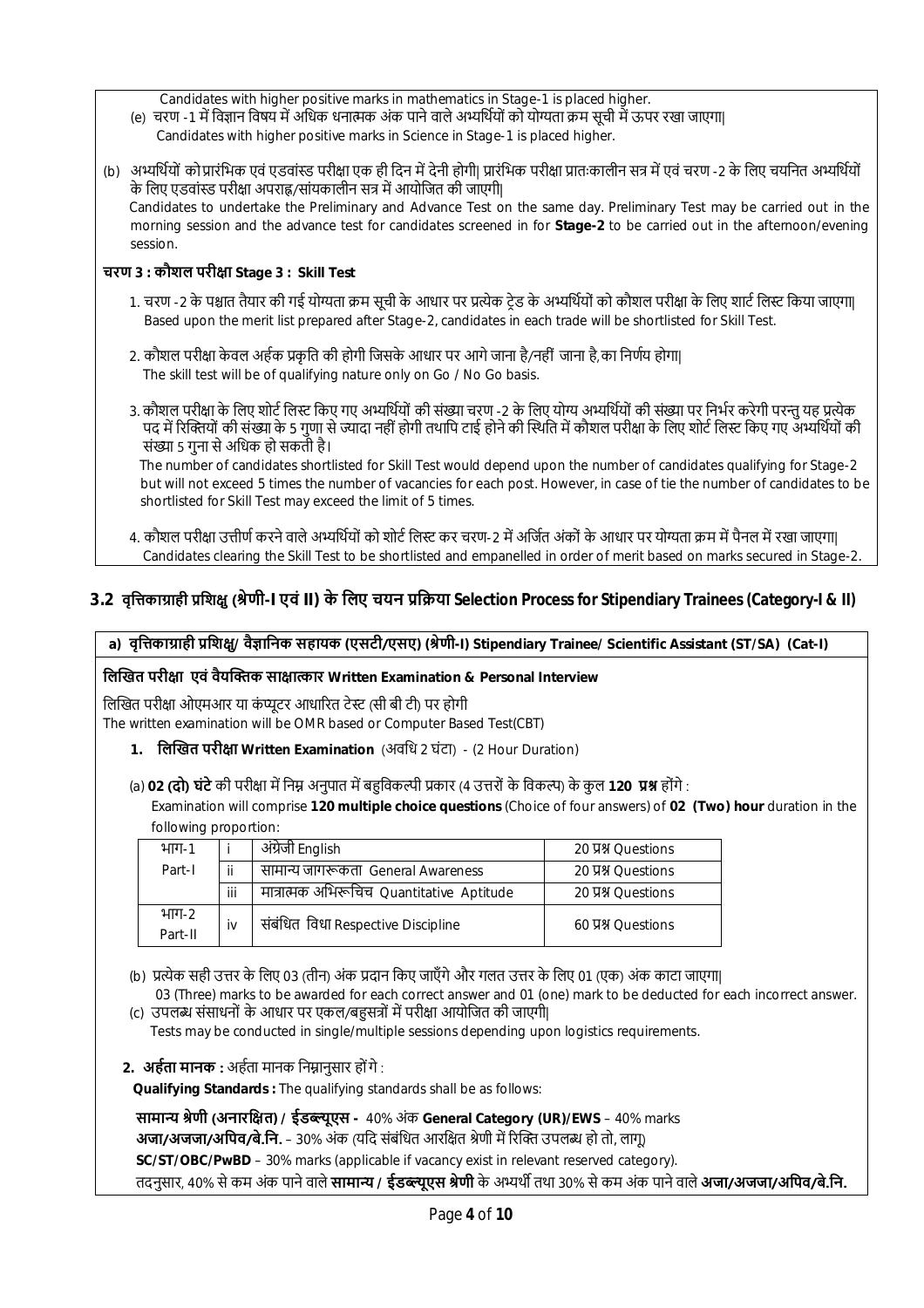श्रेणी के अभ्यर्थी वैयक्तिक साक्षात्कार से बाहर हो जाएँगे।

Accordingly, the **General Candidates/EWS <40%** marks and the candidates belonging to **SC/ST/OBC/PwBD with**  <30% marks will be screened out for Personal Interview.

वैयक्तिक साक्षात्कार हेतु शार्टलिस्ट किए गए अभ्यर्थियों की संख्या वैयक्तिक साक्षात्कार हेतु अर्ह/योग्य अभ्यर्थियों की संख्या पर निर्भर करेगी परंतु यह संख्या प्रत्येक पद हेतु आरक्षित एवं अनारक्षित अधिसूचित रिक्तियों की संख्या के 5 गुना से अधिक नहीं होगी। यदि पर्याप्तसंख्या में अभ्यर्थी उपलब्ध नहीं होते हैं तो ही केवल उस श्रेणी में अर्ह हुए अन्य अभ्यर्थियों का साक्षात्कार लिया जाएगा एवं अन्य वर्गो में अर्ह अभ्यर्थियों में उन्हें समायोजित नहीं किया जाएगा तथापि टाई होने की स्थिति में साक्षात्कार लिए जाने वाले अभ्यर्थियों की संख्या 5 गुना से अधिक हो सकती है।

The number of candidates shortlisted for Personal Interview would depend upon the number of candidates qualifying for Personal Interview but will not exceed 5 times the number of vacancies notified in all reserved and unreserved categories for each post. In case adequate numbers of candidates are not available, then only other candidates qualified in the same category will be interviewed and will not be adjusted from candidates qualified in other categories. However, in case of tie the number of candidates to be Interviewed may exceed the limit of 5 times.

#### 3. लिखित परीक्षा के पश्चात एक योग्यता-क्रम सूची केवल लिखित परीक्षा में प्राप्त अंकों के आधार पर तैयार की जाएगी।

A merit list of candidates will be prepared after written examination based upon scores obtained in written examination only.

**4.** समान अंक होने की स्थिति में, योग्यता क्रम सची में स्थिति का निर्धारण करने के लिए क्रम से निम्नलिखित मापदंड अपनाए जाएँगे :-

In the event of a tie, following criteria shall be adopted in sequence for deciding position in merit list:

- $\triangleright$  लिखित परीक्षा में अधिक धनात्मक अंक (ओवरऑल) पाने वाले अभ्यर्थियों को योग्यता क्रम सूची में ऊपर रखा जाएगा| Candidates with higher positive marks (overall) in written examination will be placed higher on the merit list.
- $>$  लिखित परीक्षा के भाग II में अधिक अंक पाने वाले अभ्यर्थियों को योग्यता क्रम सूची में ऊपर रखा जाएगा| Candidates with higher marks in Part-II of Written examination will be placed higher on the merit list.
- $\triangleright$  लिखित परीक्षा के भाग II में कम ऋणात्मक अंक पाने वाले अभ्यर्थियों को योग्यता क्रम सूची में ऊपर रखा जाएगा| Candidates with lower negative marks in Part II of written examination will be placed higher on the merit list.
- $>$  अधिक आयु वाले अभ्यर्थियों को योग्यता क्रम सूची में ऊपर रखा जाएगा। Candidates older in age will be placed higher on the merit list.

#### **5. वैयİƅक साƗा̝ कार Personal Interview**

- (अ) अभ्यर्थी का अंतिम चयन वैयक्तिक साक्षात्कार में प्रदर्शन के आधार पर होगा । The final selection of the candidate will be based on the performance in Personal interview.
- (ब) साक्षात्कार के लिए अनुमति दिए जाने से पूर्व अभ्यर्थी के प्रत्यय-पत्रों (दस्तावेजों) को उसकी अभ्यर्थिता के समर्थन में अन्य मूल प्रमाणपत्रों/दस्तावेजों सहित उसके शैक्षिक योग्यताओं, आयु, एससी/एसटी/ओबीसी/ईडब्ल्यूएस/पीडब्ल्यूबीडी (यदि लागू हो तो) प्रमाण-पत्र को उसके मूल दस्तावेजों से सत्यपित किया जाएगा।

 The credentials of the candidate will be verified from the original documents of his/her educational qualifications & Age, SC/ST/OBC/EWS/PwBD certificates (if applicable) in support of his/her candidature including other original certificates/documents before being allowed for the interview.

- (स) दस्तावेजों के सत्यापन में सफल रहने पर ही शॉर्ट लिस्ट किए गए अभ्यर्थियों का वैयक्तिक साक्षात्कार लिया जाएगा। The shortlisted candidates will undergo Personal Interview only on successful completion of Document Verification.
- **6.**वैयक्तिक साक्षात्कार में समान अंक होने की स्थिति में. अंतिम चयन सची में स्थिति का निर्धारण करने के लिए क्रम से निम्रलिखित मापदंड अपनाए जाएँगे :-

 In the event of a tie in Personal Interview, following criteria shall be adopted in sequence for deciding position in Selection list:

- $\triangleright$  लिखित परीक्षा में अधिक अंक पाने वाले अभ्यर्थियों को योग्यता क्रम सूची में ऊपर रखा जाएगा| Candidates with higher marks in written examination will be placed higher on the merit list.
- अधिक आयु वाले अभ्यर्थियों को योग्यता क्रम सूची में ऊपर रखा जाएगा। Candidates older in age will be placed higher on the merit list.

#### **(b) वृिȅकाŤाही ŮिशƗु** (**एसटी/टीएम**) **ऑपरेटर एवं अनुरƗक** (**ŵेणी**-**II) Stipendiary Trainee (ST/TM) Operator & Maintainer (Cat-II)**

**1. िलİखत परीƗा Written Examination**

.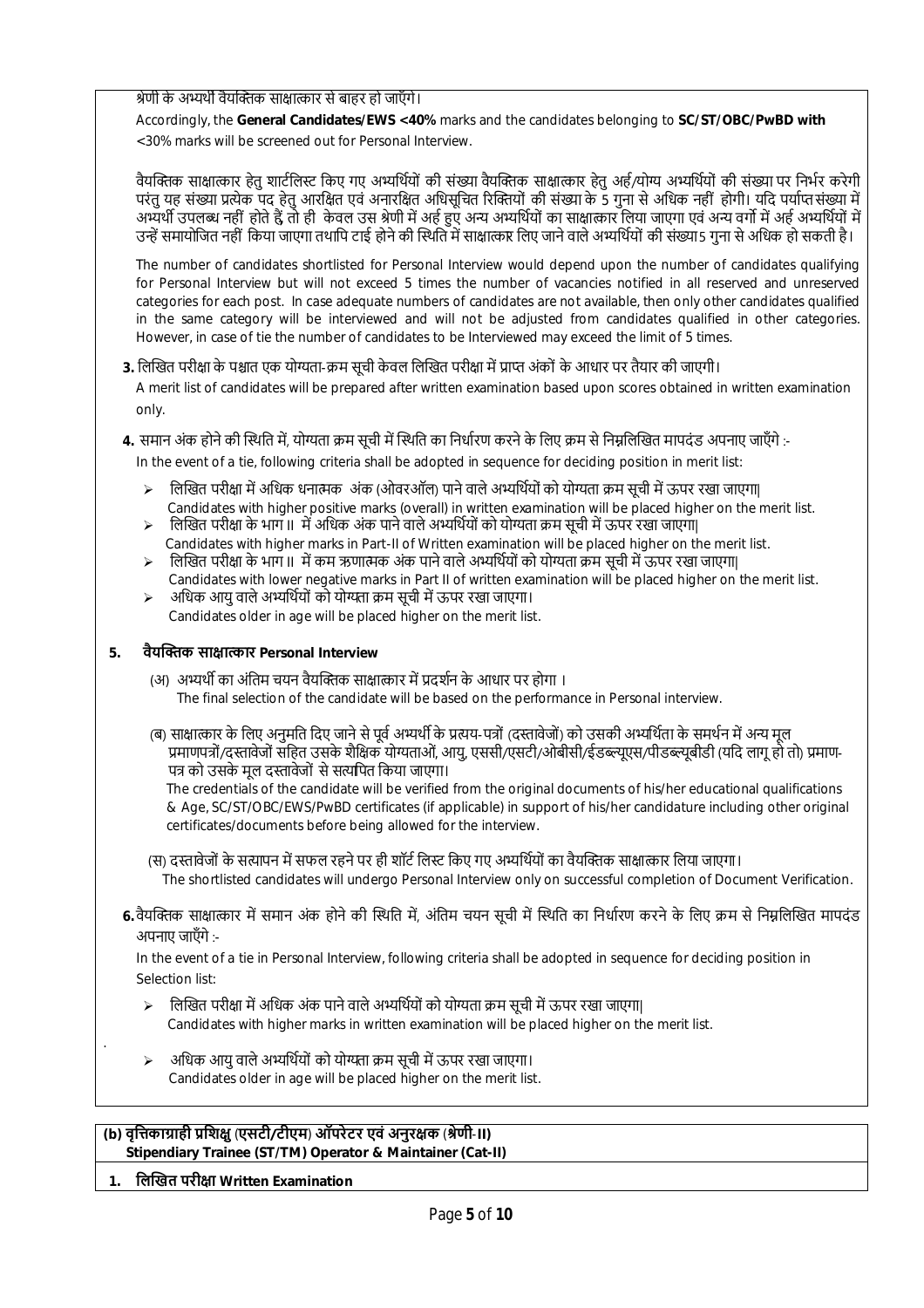लिखित परीक्षा ओएमआर या कंप्यूटर आधारित टेस्ट (सी बी टी) पर होगी

The written examination will be OMR based or Computer Based Test(CBT)

लिखित परीक्षा दो चरणों में होगी The Written Examination will be in two stages

**चरण –1**-Ůारंिभक परीƗा (अविध 1 घंटा) **Stage-1**- Preliminary Test (1 Hour Duration)

**चरण –2**-एडवां̾ड परीƗा (अविध 2 घंटे) **Stage-2**- Advanced Test (2 Hours Duration)

**चरण -1** – प्रारंभिक परीक्षा : यह अभ्यर्थियों को शार्ट लिस्ट करने के लिए एक छंटनी परीक्षा होगी| छंटनी परीक्षा का संरूप निम्नानुसार कॉमन होगा $\cdot$ 

**2.** (अ) **01 (एक)घंटे** की परीक्षा में निम्न अनुपात में बहुविकल्पी प्रकार (4 उत्तरों के विकल्प) के कुल 5**0 प्रश्न** होंगे : Examination will comprise **50 multiple choice questions** (Choice of four answers) of **01 (one) hour** duration in the following proportion:

|                       | ाणित Mathematics                   | 20 贝别 Ouestions     |
|-----------------------|------------------------------------|---------------------|
| ji<br>विज्ञान Science |                                    | 20 प्रश्न Ouestions |
| iii                   | सामान्य जागरूकता General Awareness | 10 贝别 Ouestions     |

(ब) प्रत्येक सही उत्तर के लिए 03 (तीन) अंक प्रदान किए जाएँगे और गलत उत्तर के लिए 01 (एक) अंक काटा जाएगा। 03 (Three) marks to be awarded for each correct answer and 01 (one) mark to be deducted for each incorrect answer. (स) उपलब्ध संसाधनों के आधार पर एकल/बहुसत्रों में परीक्षा आयोजित की जाएगी|

Tests may be conducted in single/multiple sessions depending upon logistics requirements.

# **3. अर्हता मानक :** अर्हता मानक निम्नानुसार होंगे :

**Qualifying Standards :** The qualifying standards shall be as follows:

**सामाɊ ŵेणी (अनारिƗत) / ईडɲूएस -** 40% अंक **General Category (UR)/EWS** – 40% marks

**अजा/अजजा/अपिव/बे.नि.** – 30% अंक (यदि संबंधित आरक्षित श्रेणी में रिक्ति उपलब्ध हो तो, लागू)

**SC/ST/OBC/PwBD** – 30% marks (applicable if vacancy exists in relevant reserved category).

तदनुसार, 40% सेकम अंक पाने वाले **सामाɊ /ईडɲूएस** ŵेणी के तथा 30% सेकम अंक पाने वाले **अजा/अजजा/अिपव/ बे.िन.** ŵेणी के अभ्यर्थी छंटनी में चरण-2 की परीक्षा से बाहर हो जाएँगे।

Accordingly, the General Candidates/EWS < 40% marks and the candidates belonging to SC/ST/OBC/PwBD with < 30% marks will be screened out for Stage-2.

# **चरण-2** – **एडवां̾ड परीƗा [परीƗा 02 (दो) घंटे अविध की होगी]**

# **Stage-2 – Advanced Test [Test will be of 02 (two) hours duration]**

- **4.** (अ) चरण-I में चने गए सभी अभ्यर्थियों की उनके संबंधित टेड में एक एडवांस्ड परीक्षा ली जाएगी|
	- All candidates screened in Stage-1 to undertake an advanced test in their respective trade applicable for the post. (ब) परीƗा की अविध 02 (दो) घंटे होगी।
		- The Test will be of 02 (two) hours duration.
	- (स) प्रश्नों का स्तर उनके द्वारा उत्तीर्ण शैक्षणिक/प्रोफेशनल/तकनीकी योग्यता के अनुरूप होगा|
		- The level of questions will be related to their qualifying academic / professional / technical qualification.
	- (द) परीक्षा में बहविकल्पी प्रकार (4 उत्तरों के विकल्प) के कुल 50 प्रश्न होंगे, जिसमें प्रत्येक सही उत्तर के लिए 03 (तीन) अंक प्रदान किए जाएँगे और गलत उȅर के िलए 01 (एक) अंक काटा जाएगा|

 The Test will comprise 50 Multiple choice questions (Choice of four answers) with 03 (Three) marks to be awarded for each correct answer and 01 (one) mark to be deducted for each incorrect answer.

**5. अर्हता मानक :** अर्हता मानक निम्नानुसार होंगे :

**Qualifying Standards:** The qualifying standards shall be as follows:

- (अ) **सामाɊ ŵेणी (अनारिƗत) / ईडɲूएस -** 30% अंक
	- **General Category (UR)/EWS** 30% marks.
- (ब) **अजा/अजजा/अपिव/बे.नि.** 20% अंक (यदि संबंधित आरक्षित श्रेणी में रिक्ति उपलब्ध हो तो, लागू)

 **SC/ST/OBC/PwBD** – 20% marks (applicable if vacancy exist in relevant reserved category).

तदनुसार, <30% अंक पाने वाले **सामान्य श्रेणी/ ईडब्ल्युएस** के एवं <20% अंक पाने वाले **अजा/अजजा/अपिव/बे.नि.** श्रेणी के अभ्यर्थी

**Stage-1** – Preliminary Test: It will be a screening examination to be held to shortlist candidates. The format of screening examination shall be common and will be in following format: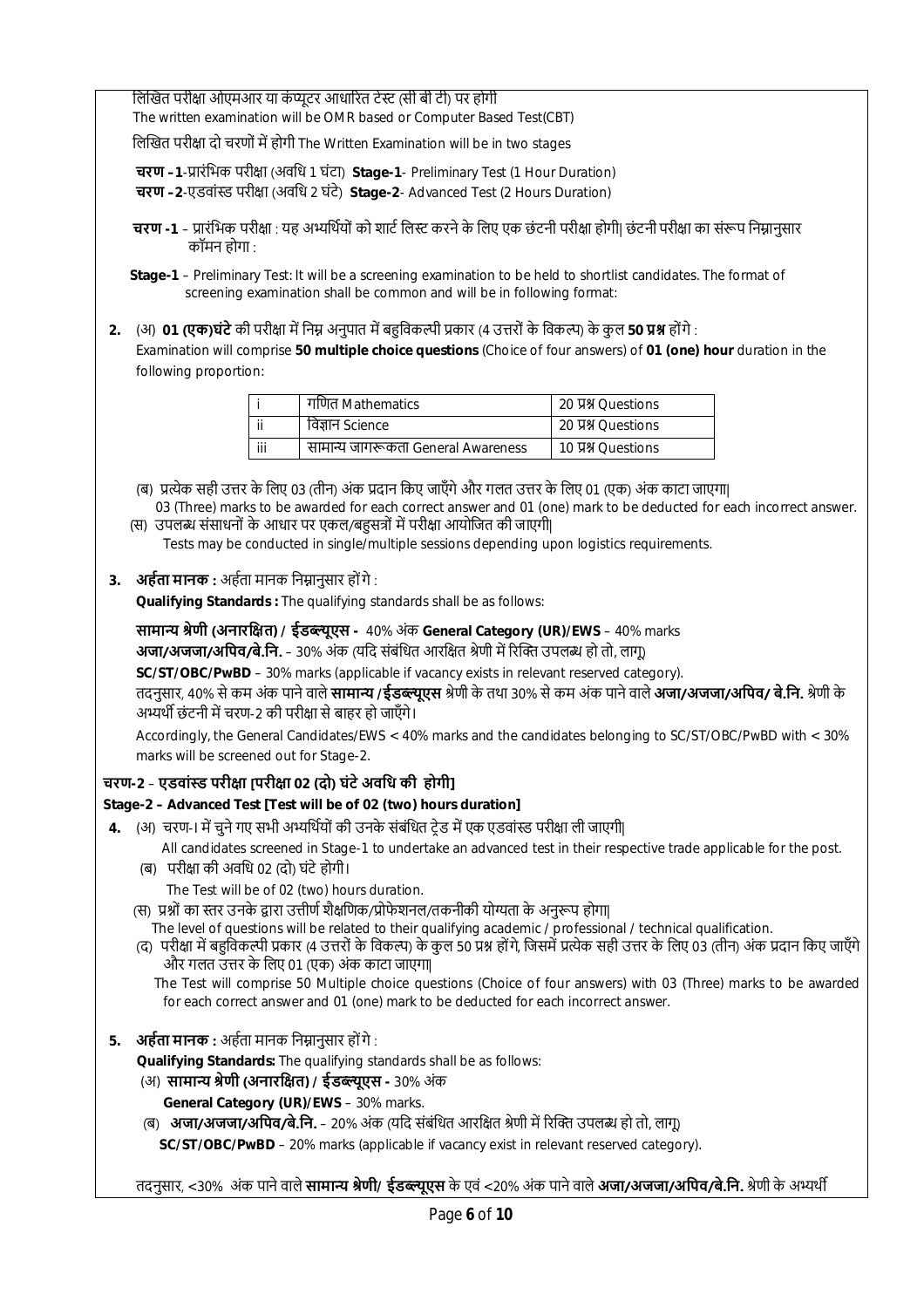छंटनी में चरण-3 के लिए बाहर हो जाएँगे।

Accordingly, the General Candidates/EWS <30% marks and the candidates belonging to SC/ST/OBC/PwBD with <20% marks will be screened out for Stage-3.

- **6.** चरण-2 के पश्चात एक योग्यता-क्रम सूची केवल चरण-2 में प्राप्त अंकों के आधार पर तैयार की जाएगी| A merit list of candidates will be prepared after Stage-2 based upon scores obtained in Stage-2 only.
- **7.** समान अंक होने की स्थिति में, योग्यता क्रम सूची में स्थिति का निर्धारण करने के लिए क्रम से निम्नलिखित मापदंड अपनाए जाएँगे :- In the event of a tie, following criteria shall be adopted in sequence for deciding position in merit list:
	- (अ) चरण -2 में कम ऋणात्मक अंक पाने वाले अभ्यर्थियों को योग्यता क्रम सची में ऊपर रखा जाएगा। Candidates with lower negative marks in Stage-2 to be placed higher on the merit list.
	- (ब) चरण -1 में अधिक अंक पाने वाले अभ्यर्थियों को योग्यता क्रम सूची में ऊपर रखा जाएगा| Candidates with higher marks in Stage-1 to be placed higher on the merit list.
	- (स) चरण -1 में कम ऋणात्मक अंक पाने वाले अभ्यर्थियों को योग्यता क्रम सूची में ऊपर रखा जाएगा| Candidates with lower negative marks in Stage-1 to be placed higher on the merit list.
	- (द) चरण -1 में गणित विषय में अधिक धनात्मक अंक पाने वाले अभ्यर्थियों को योग्यता क्रम सूची में ऊपर रखा जाएगा। Candidates with higher positive marks in mathematics in Stage-1 to be placed higher.
	- (ध) चरण -1 में विज्ञान विषय में अधिक धनात्मक अंक पाने वाले अभ्यर्थियों को योग्यता क्रम सूची में ऊपर रखा जाएगा| Candidates with higher positive marks in Science in Stage-1 to be placed higher.
- 8. अभ्यर्थियों को प्रारंभिक एवं एडवांस्ड परीक्षा एक ही दिन में देनी होगी| प्रारंभिक परीक्षा प्रातःकालीन सत्र में एवं चरण -2 के लिए चयनित अभ्यर्थियों के लिए एडवांस्ड परीक्षा अपराह्न/सांयकालीन सत्र में आयोजित की जाएगी| Candidates to undertake the Preliminary and Advance Test on the same day. Preliminary Test may be carried out in the morning session and the advance test for candidates screened in for **Stage-2** to be carried out in the afternoon/evening session.

#### **चरण 3 : कौशल परीƗा वृिȅकाŤाही ŮिशƗु** (**एसटी/टीएम**) -**अनुरƗक** (**ŵेणी**-**II) के िलए Stage 3 : Skill Test for the Stipendiary Trainee ( ST/TM) - Maintainer (Cat. II)**

1. चरण -2 के पश्चात तैयार की गई योग्यता क्रम सूची के आधार पर प्रत्येक टेड के अभ्यर्थियों को कौशल परीक्षा के लिए शार्ट लिस्ट किया जाएगा |

Based upon the merit list prepared after Stage-2, candidates in each trade will be shortlisted for Skill Test.

- 2. कौशल परीक्षा केवल अर्हक प्रकृति की होगी जिसके आधार पर आगे जाना है/नहीं जाना है,का निर्णय होगा। The skill test will be of qualifying nature only on Go / No Go basis.
- 3. कौशल परीक्षा के लिए शोर्ट लिस्ट किए गए अभ्यर्थियों की संख्या चरण -2 के लिए योग्य अभ्यर्थियों की संख्या पर निर्भर करेगी परन्त यह प्रत्येक पद में रिक्तियों की संख्या के 5 गुणा से ज्यादा नहीं होगी तथापि टाई होने की स्थिति में कौशल परीक्षा के लिए शोर्ट लिस्ट किए गए अभ्यर्थियों की संख्या 5 गना से अधिक हो जाएगी।

 The number of candidates shortlisted for Skill Test would depend upon the number of candidates qualifying for Stage-2 but will not exceed 5 times the number of vacancies for each post. However, in case of tie the number of candidates to be shortlisted for Skill Test may exceed the limit of 5 times.

4. ) कौशल परीक्षा उत्तीर्ण करने वाले अभ्यर्थियों को शोर्ट लिस्ट कर चरण-2 में अर्जित अंकों के आधार पर योग्यता क्रम में पैनल में रखा जाएगा Candidates clearing the Skill Test to be shortlisted and empanelled in order of merit based on marks secured in Stage-2.

# **3.3 गैर तकनीकी पदों के िलए चयन ŮिŢया Selection Process for Non-Technical Posts**

**(अिसːŐट Ťेड-1(मा.सं.),अिसːŐट Ťेड-1(िव.एवंले. ), अिसːŐट Ťेड-1,(सी एǷ एमएम), ːेनो Ťेड-1 Assistant Grade-1(HR), Assistant Grade-1(F&A), Assistant Grade-1 (C&MM), Steno Grade-1) िलİखत परीƗा Written Examination**

लिखित परीक्षा ओएमआर या कंप्यूटर आधारित टेस्ट (सी बी टी) पर होगी The written examination will be OMR based or Computer Based Test(CBT)

लिखित परीक्षा दो चरणों में होगी The Written Examination will be in two stages:

**चरण -1-** Ůारंिभक परीƗा (अविध 1 घंटा) Stage-1- Preliminary Test (1 Hour Duration) **चरण -2-** एडवां̾ड परीƗा (अविध 2 घंटे) Stage-2- Advanced Test (2 Hours Duration)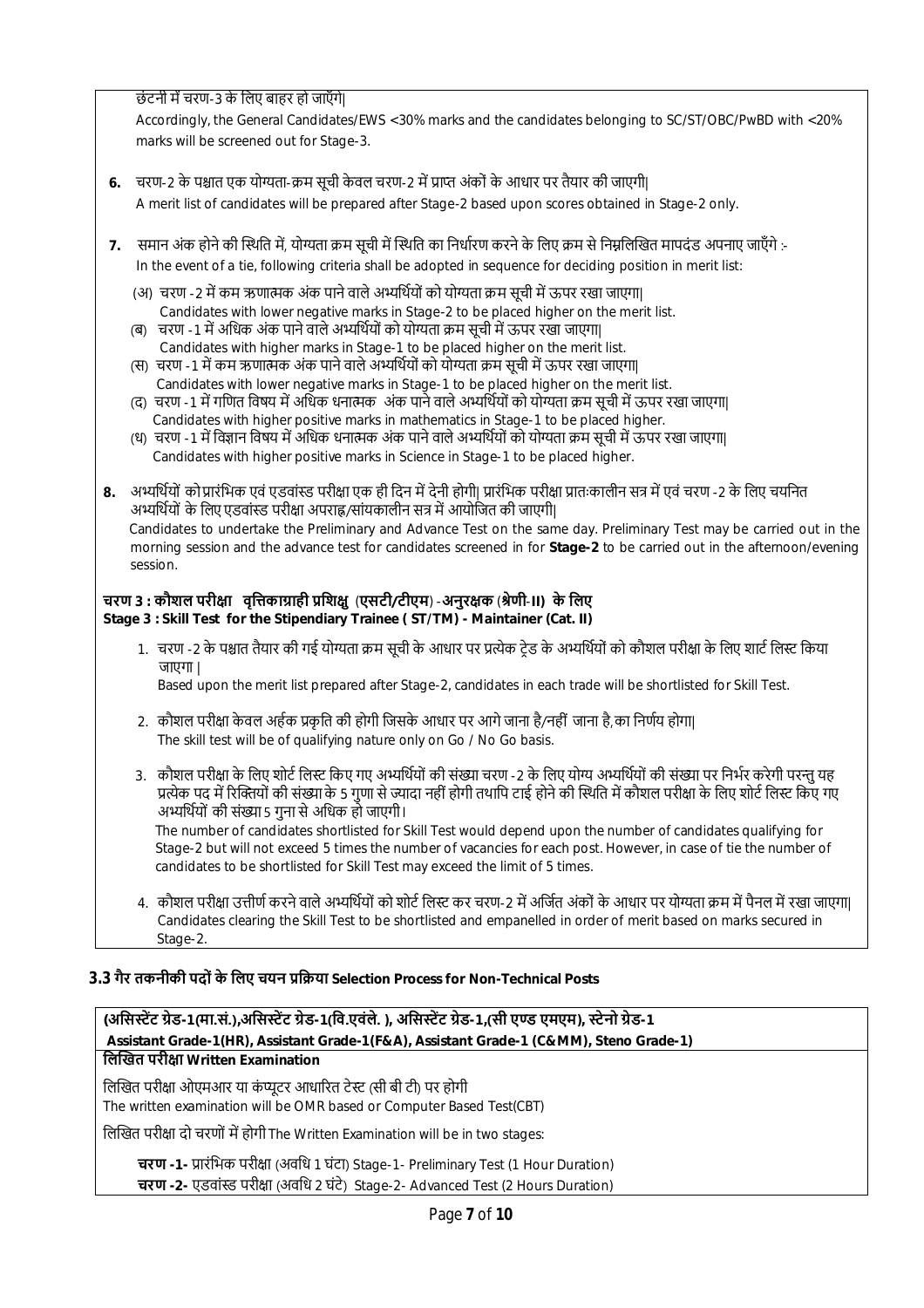|                                                                                                             | चरण-1 –प्रारंभिक परीक्षा Stage-1 –Preliminary Test                                                                                                                                                                                                           |  |                  |  |  |
|-------------------------------------------------------------------------------------------------------------|--------------------------------------------------------------------------------------------------------------------------------------------------------------------------------------------------------------------------------------------------------------|--|------------------|--|--|
|                                                                                                             | (अ) अभ्यर्थियों को शोर्ट लिस्ट करने के लिए यह एक छंटनी परीक्षा  होगी  छंटनी परीक्षा का संरूप सभी गैर-तकनीकी संवर्गों के लिए कॉमन<br>1.<br>होगा  भर्ती नियमों के अनुरूप स्नातक की न्यूनतम शैक्षणिक योग्यता को ध्यान में रखते हुए प्रश्न स्नातक स्तर के होंगे। |  |                  |  |  |
|                                                                                                             | It will be a screening examination to be held to shortlist candidates. The format of the screening examination shall<br>(a)                                                                                                                                  |  |                  |  |  |
|                                                                                                             | be common for all the non-technical cadres. In keeping with the minimum educational qualification of graduation                                                                                                                                              |  |                  |  |  |
|                                                                                                             | as per the Recruitment Norms, the questions will be of Graduation level.                                                                                                                                                                                     |  |                  |  |  |
|                                                                                                             | 01 (एक) घंटे की परीक्षा में 50 बहुवैकल्पिक प्रश्न (चार उत्तर वाले) निम्नलिखित अनुपात में होंगे:<br>(ৰ)                                                                                                                                                       |  |                  |  |  |
|                                                                                                             | (b) Examination will consist 50 multiple choice questions (Choice of four answers) of 01 (one) hour duration in the                                                                                                                                          |  |                  |  |  |
|                                                                                                             | following proportion:                                                                                                                                                                                                                                        |  |                  |  |  |
|                                                                                                             | सामान्य ज्ञान एवं सम-सामयिक घटनाएँ<br>a                                                                                                                                                                                                                      |  | 25 V SQuestions  |  |  |
|                                                                                                             | General Knowledge & Current Affairs                                                                                                                                                                                                                          |  |                  |  |  |
|                                                                                                             | कंप्यूटर ज्ञान Computer Knowledge<br>b                                                                                                                                                                                                                       |  | 15 贝别 Questions  |  |  |
|                                                                                                             | अंग्रेजी English<br>$\mathsf{C}$                                                                                                                                                                                                                             |  | 10 A Y Questions |  |  |
|                                                                                                             | (स) उक्त परीक्षा 01 (एक) घंटे की अवधि के लिए होगी जिसमें अधिकतम 150 अंक होंगे                                                                                                                                                                                |  |                  |  |  |
|                                                                                                             | The Test will be of 01 (one) hour duration for a maximum 150 marks.<br>(c)                                                                                                                                                                                   |  |                  |  |  |
|                                                                                                             |                                                                                                                                                                                                                                                              |  |                  |  |  |
|                                                                                                             | प्रत्येक सही उत्तर के लिए 03 (तीन) अंक दिए जाएंगे तथा प्रत्येक गलत उत्तर के लिए 01 (एक) अंक काटा जाएगा <br>$\mathcal{F}$                                                                                                                                     |  |                  |  |  |
|                                                                                                             | 03 (Three) marks to be awarded for each correct answer and 01 (one) mark to be deducted for each incorrect<br>(d)<br>answer.                                                                                                                                 |  |                  |  |  |
|                                                                                                             | (ध) उपलब्ध संसाधनों के आधार पर एकल/बहुल सत्रों में परीक्षा आयोजित की जाएगी                                                                                                                                                                                   |  |                  |  |  |
|                                                                                                             | Tests may be conducted in single/multiple sessions depending upon logistics requirements.<br>(e)                                                                                                                                                             |  |                  |  |  |
|                                                                                                             |                                                                                                                                                                                                                                                              |  |                  |  |  |
| 2.                                                                                                          | अर्हता मानक: अर्हता मानक निम्न प्रकार हों गेQualifying Standards: The qualifying standards shall be as follows:                                                                                                                                              |  |                  |  |  |
|                                                                                                             | सामान्य श्रेणी (अनारक्षित) / ईडब्ल्यूएस - 40% अंक General Category (UR)/EWS - 40% marks;                                                                                                                                                                     |  |                  |  |  |
|                                                                                                             | अजा/अजजा/अपिव/बे.नि. – 30% अंक (यदि संबंधित आरक्षित श्रेणी में रिक्ति उपलब्ध हो तो, लागू)                                                                                                                                                                    |  |                  |  |  |
|                                                                                                             | SC/ST/OBC/PwBD - 30% marks (applicable if vacancy exist in relevant reserved category).                                                                                                                                                                      |  |                  |  |  |
|                                                                                                             | तदनुसार, <40% अंक पाने वाले सामान्य श्रेणी/ ईडब्ल्यूएस के एवं <30% अंक पाने वाले अजा/अजजा/अपिव/बे.नि. श्रेणी के अभ्यर्थी छंटनी में चरण-2                                                                                                                     |  |                  |  |  |
|                                                                                                             | के लिए बाहर हो जाएँगे।                                                                                                                                                                                                                                       |  |                  |  |  |
|                                                                                                             | Accordingly, the General Candidates/EWS < 40% marks and the candidates belonging to SC/ST/OBC/PwBD with < 30% marks                                                                                                                                          |  |                  |  |  |
| will be screened out for Stage-2.                                                                           |                                                                                                                                                                                                                                                              |  |                  |  |  |
|                                                                                                             |                                                                                                                                                                                                                                                              |  |                  |  |  |
|                                                                                                             | चरण-2 – एडवांस्ड परीक्षा Stage-2 –Advanced Test                                                                                                                                                                                                              |  |                  |  |  |
| (अ) चरण -1 में चुने गए सभी अभ्यर्थियों की एक एडवांस्ड परीक्षा भी ली जाएगी।<br>1.                            |                                                                                                                                                                                                                                                              |  |                  |  |  |
| All candidates screened in Stage-1 to undertake an advanced test.                                           |                                                                                                                                                                                                                                                              |  |                  |  |  |
| (ब) परीक्षा 02(दो) घंटे की अवधि तथा अधिकतम 150 अंकों की होगी।                                               |                                                                                                                                                                                                                                                              |  |                  |  |  |
| The Test will be of 02 (two) hours duration for a maximum of 150 marks.                                     |                                                                                                                                                                                                                                                              |  |                  |  |  |
| (स) परीक्षा में 50 बहुवैकल्पिक प्रश्न (चार उत्तर वाले) निम्नलिखित पाठ्यक्रम से होंगे:-                      |                                                                                                                                                                                                                                                              |  |                  |  |  |
| The test will comprise 50 Multiple choice questions (Choice of four answers) from the following syllabus:-  |                                                                                                                                                                                                                                                              |  |                  |  |  |
|                                                                                                             |                                                                                                                                                                                                                                                              |  |                  |  |  |
| क्वांटिटेटिव एप्टीट्यूड- 25 प्रश्न<br>25 贝别 Questions<br>a                                                  |                                                                                                                                                                                                                                                              |  |                  |  |  |
|                                                                                                             | Quantitative Aptitude<br>क्रिटिकल रीजनिंग- 25 प्रश्न Critical Reasoning<br>$\mathbf b$                                                                                                                                                                       |  |                  |  |  |
|                                                                                                             |                                                                                                                                                                                                                                                              |  | 25 贝别 Questions  |  |  |
| (द)   प्रत्येक सही उत्तर के लिए 03 (तीन) अंक दिए जाएंगे तथा प्रत्येक गलत उत्तर के लिए 01(एक) अंक काटा जाएगा |                                                                                                                                                                                                                                                              |  |                  |  |  |
| 03 (Three) marks to be awarded for each correct answer and 01 (one) mark to be deducted for each incorrect  |                                                                                                                                                                                                                                                              |  |                  |  |  |
| answer.                                                                                                     |                                                                                                                                                                                                                                                              |  |                  |  |  |
|                                                                                                             |                                                                                                                                                                                                                                                              |  |                  |  |  |
|                                                                                                             | अर्हता मानक –अर्हता मानक निम्न प्रकार होंगे-<br>2.                                                                                                                                                                                                           |  |                  |  |  |
|                                                                                                             | Qualifying Standards: The qualifying standards shall be as follows:<br>सामान्य श्रेणी (अनारक्षित) / ईडब्ल्यूएस - 30% अंक General Category (UR)/EWS - 30% marks                                                                                               |  |                  |  |  |
|                                                                                                             |                                                                                                                                                                                                                                                              |  |                  |  |  |
| Page 8 of 10                                                                                                |                                                                                                                                                                                                                                                              |  |                  |  |  |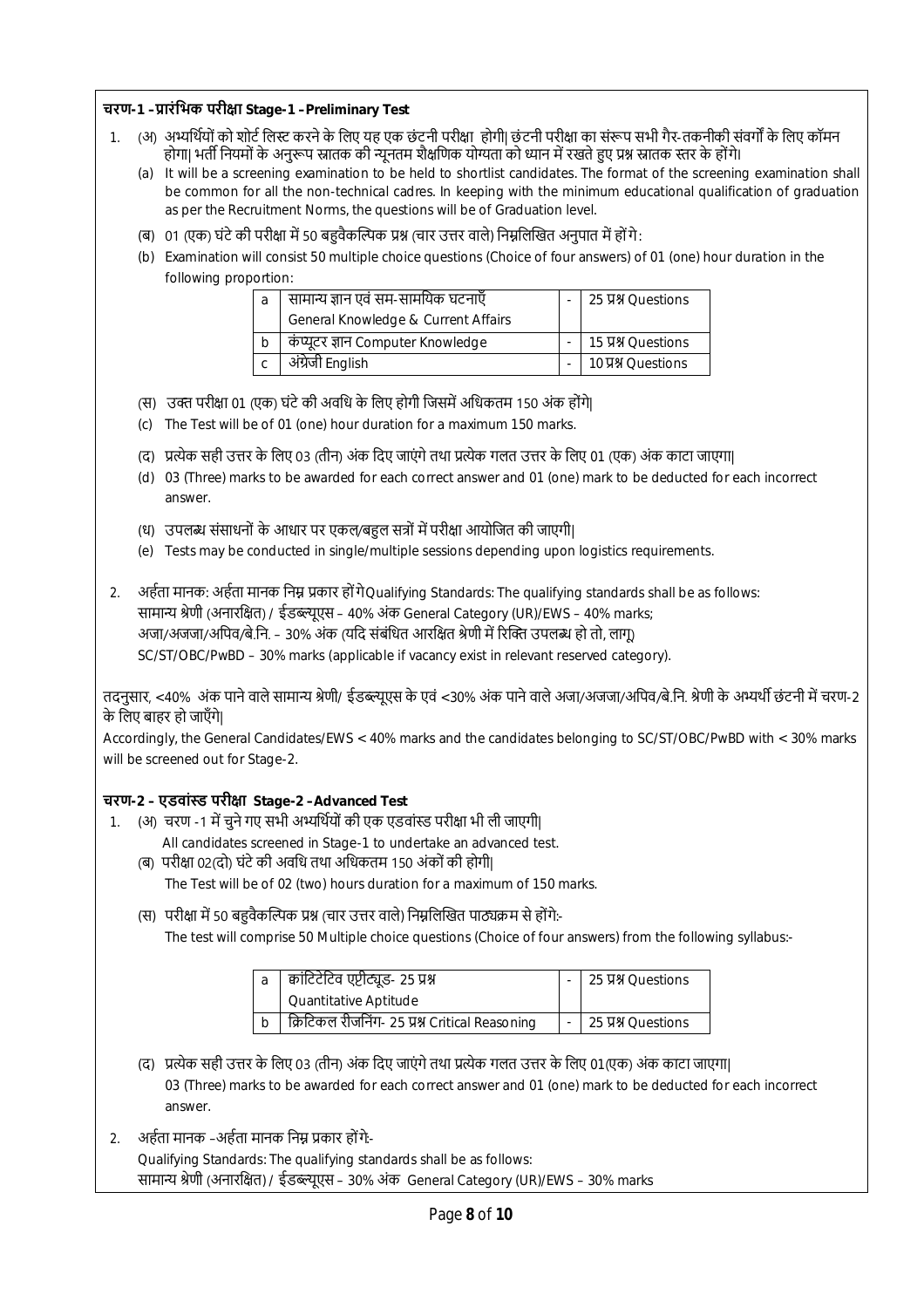अजा/अजजा/अपिव/बे.नि. – 20% अंक (यदि संबंधित आरक्षित श्रेणी में रिक्ति उपलब्ध हो तो, लागू) SC/ST/OBC/PwBD – 20% marks (applicable if vacancy exist in relevant reserved category).

तदनुसार,<30 से कम अंक प्राप्त करने वाले सामान्य श्रेणी**/ ईडब्ल्यूएस** के अभ्यर्थी तथा <20 से कम अंक प्राप्त करने वाले अजा/अजजा/अपिव/बे.नि. श्रेणी के अभ्यर्थी छंटनी में चरण-3 के लिए बाहर हो जाएँगे।

Accordingly, the General Candidates/EWS < 30% marks and the candidates belonging to SC/ST/OBC/PwBD with < 20% marks will be screened out for Stage-3.

3. चरण-2 के पश्चात एक योग्यता क्रम सूची केवल चरण-2 में प्राप्त अंकों के आधार पर तैयार की जाएगी।

A merit list of candidates will be prepared after Stage-2 based upon scores obtained in Stage-2 only.

- 4. **समान अंक होने की İ̾थित मŐ , योƶता Ţम सूची मŐ İ̾थित का िनधाŊरण करने के िलए Ţम से िनɻिलİखत मापदंड अपनाए जाएँ गे: In the event of a tie, following criteria shall be adopted in sequence for deciding position in merit list:**
- a) चरण -2 में कम ऋणात्मक अंकों वाले अभ्यर्थियों को योग्यता क्रम सूची में ऊपर रखा जाएगा| Candidates with lower negative marks in Stage-2 to be placed higher on the merit list.
- b) चरण -1 में अधिक अंकों वाले अभ्यर्थियों को योग्यता क्रम सूची में ऊपर रखा जाएगा| Candidates with higher marks in Stage-1 to be placed higher on the merit list.
- c) चरण -1 में कम ऋणात्मक अर्का वाले अभ्याथयों को योग्यता क्रम सूची में ऊपर रखा जाएगा| Candidates with lower negative marks in Stage-1 to be placed higher on the merit list.
- d) अभ्यर्थियों की जन्म तिथि (अधिक आयु वाले अभ्यर्थियों को योग्यता क्रम सूची में ऊपर रखा जाएगा). Date of birth of the candidates (Candidates older in age will be placed higher on the merit list).
- 5. अभ्यर्थियों को प्रारंभिक एवं एडवांस्ड परीक्षा एक ही दिन में देनी होगी| प्रारंभिक परीक्षा प्रातः कालीन सत्र में तथा चरण-2 के लिए चयनित अभ्यर्थियों के लिए एडवांस्ड परीक्षा अपराह्न/सायं कालीन सत्र में आयोजित की जाएगी |

 Candidates to undertake the Preliminary and Advance Test on the same day. Preliminary Test may be carried out in the morning session and the advance test for candidates screened in for Stage-2 to be carried out in the afternoon/evening session.

# **चरण – 3: कौशल परीƗा Stage-3: Skill Test**

- 5. चरण -2 के बाद तैयार की गई योग्यता क्रम सूची के आधार पर, अभ्यर्थियों को कौशल परीक्षा के लिए शोर्टलिस्ट किया जाएगा| Based upon the merit list prepared after Stage-2, Candidates will be shortlisted for Skill Test.
- 6. कौशल परीक्षा के लिए शोर्ट लिस्ट किए गए अभ्यर्थियों की संख्या चरण -2 के लिए योग्य अभ्यर्थियों की संख्या पर निर्भर करेगी परन्त यह प्रत्येक पद में रिक्तियों की संख्या के 5 गुणा से ज्यादा नहीं होगी तथापि टाई होने की स्थिति में कौशल परीक्षा के लिए शोर्ट लिस्ट किए गए अभ्यर्थियों की संƥा 5 गुना से अिधक हो जाएगी।

 The number of candidates shortlisted for Skill Test would depend upon the number of candidates qualifying for Stage-2 but will not exceed 5 times the number of vacancies for each post. However, in case of tie the number of candidates to be shortlisted for Skill Test may exceed the limit of 5 times.

# **1. अिसːŐट Ťेड -1 हेतुकौशल परीƗा Skill test for Assistant Grade-1**

- i. पर्सनल कंप्यूटर (पीसी) पर अंग्रेजी में टंकण परीक्षा एवं
	- Typewriting Test on Personal Computer (PC) in English; and
- ii. कंप्यूटर दक्षता परीक्षा

Computer Proficiency Test

- **2. ːेनो Ťेड-1 हेतु कौशल परीƗा Skill test for Steno Grade-1**
	- i) अंग्रेजी में आशुलिपि परीक्षा Stenography Test in English
	- ii) पर्सनल कंप्यूटर (पीसी) पर अंग्रेजी में टंकण परीक्षा; एवं Typewriting Test on Personal Computer (PC) in English ;and
	- iii) कंप्यूटर दक्षता परीक्षा Computer Proficiency Test
	- हिंदी टंकण /हिंदी आशुलिपि का ज्ञान रखने वाले अभ्यर्थियों को प्राथमिकता दी जाएगी|

**Preference will be given to those candidates who possess knowledge of Hindi Typing/Hindi Stenography**.

- 3. कौशल परीक्षा केवल अर्हक प्रकृति की होगी जिसके आधार पर आगे जाना/नहीं जाना है का निर्णय होगा| The Skill tests will be of qualifying nature only on Go/No Go basis.
- 6. कौशल परीक्षा को उत्तीर्ण करने वाले अभ्यर्थियों को शोटीलेस्ट कर चरण-2 में अर्जित अंकों के आधार पर बनी योग्यता कम में पैनल में रखा जाएगा|

Candidates clearing the Skill Test to be shortlisted and empanelled in order of merit based on marks secured in Stage-2.